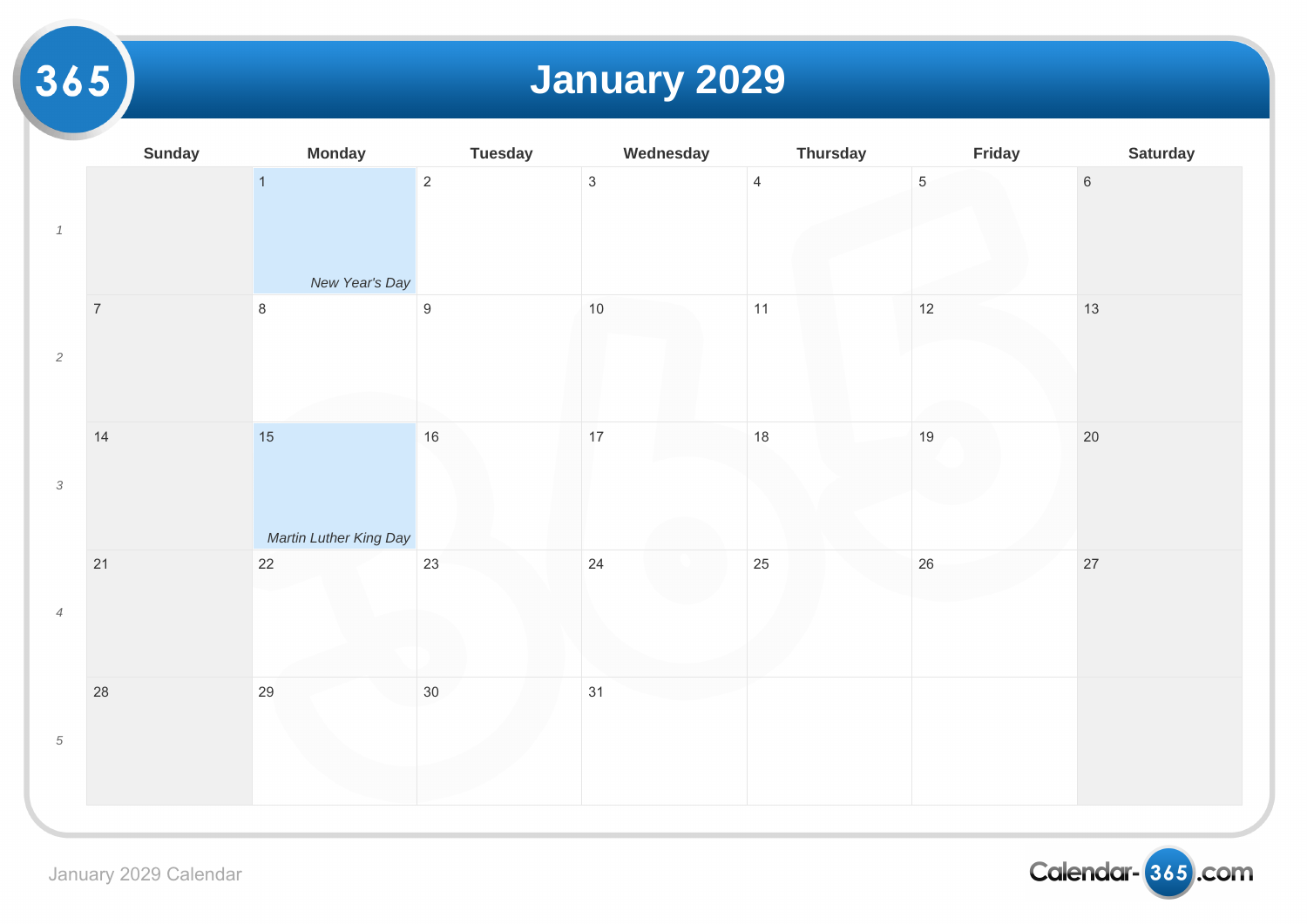# **February 2029**

|                                                           | <b>Sunday</b>  | <b>Monday</b>                                  | <b>Tuesday</b>            | Wednesday             | <b>Thursday</b> |                |
|-----------------------------------------------------------|----------------|------------------------------------------------|---------------------------|-----------------------|-----------------|----------------|
| $\overline{5}$                                            |                |                                                |                           |                       | $\mathbf{1}$    | $\overline{2}$ |
| $\epsilon$                                                | $\overline{4}$ | $5\phantom{.0}$                                | $\,6\,$                   | $\overline{7}$        | $\,8\,$         | $9\,$          |
| $\boldsymbol{7}$                                          | 11             | $12$<br>Lincoln's Birthday                     | 13<br>Mardi Gras Carnival | 14<br>Valentine's Day | 15              | $16$           |
| $\boldsymbol{\mathcal{S}}$                                | $18$           | 19<br>Presidents Day and Washington's Birthday | $20\,$                    | 21                    | $22\,$          | 23             |
| $\mathcal{G}% _{M_{1},M_{2}}^{\alpha,\beta}(\varepsilon)$ | $25\,$         | 26                                             | $27\,$                    | 28                    |                 |                |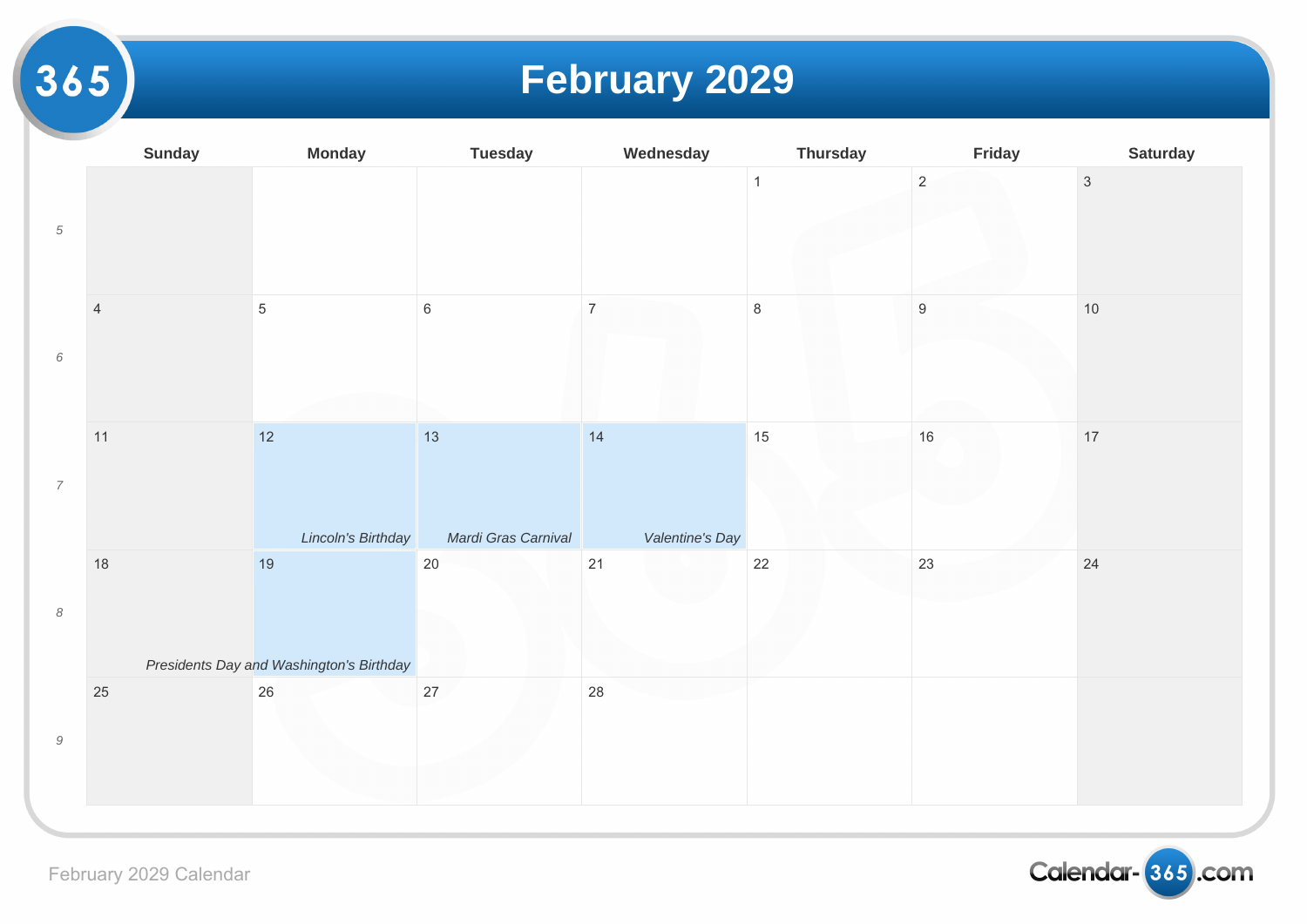#### **March 2029**

|           | <b>Sunday</b>           | <b>Monday</b>   | <b>Tuesday</b> | Wednesday      | <b>Thursday</b> |                |
|-----------|-------------------------|-----------------|----------------|----------------|-----------------|----------------|
| $\cal{G}$ |                         |                 |                |                | $\mathbf{1}$    | $\overline{2}$ |
| $10\,$    | $\sqrt{4}$              | $5\phantom{.0}$ | $\,6\,$        | $\overline{7}$ | $\,8\,$         | $9\,$          |
| $11$      | $11$<br>Daylight Saving | 12              | 13             | 14             | 15              | $16\,$         |
| $12\,$    | $18$                    | $19$            | $20\,$         | 21             | 22              | 23             |
| $13\,$    | 25                      | $26\,$          | 27             | 28             | 29              | 30             |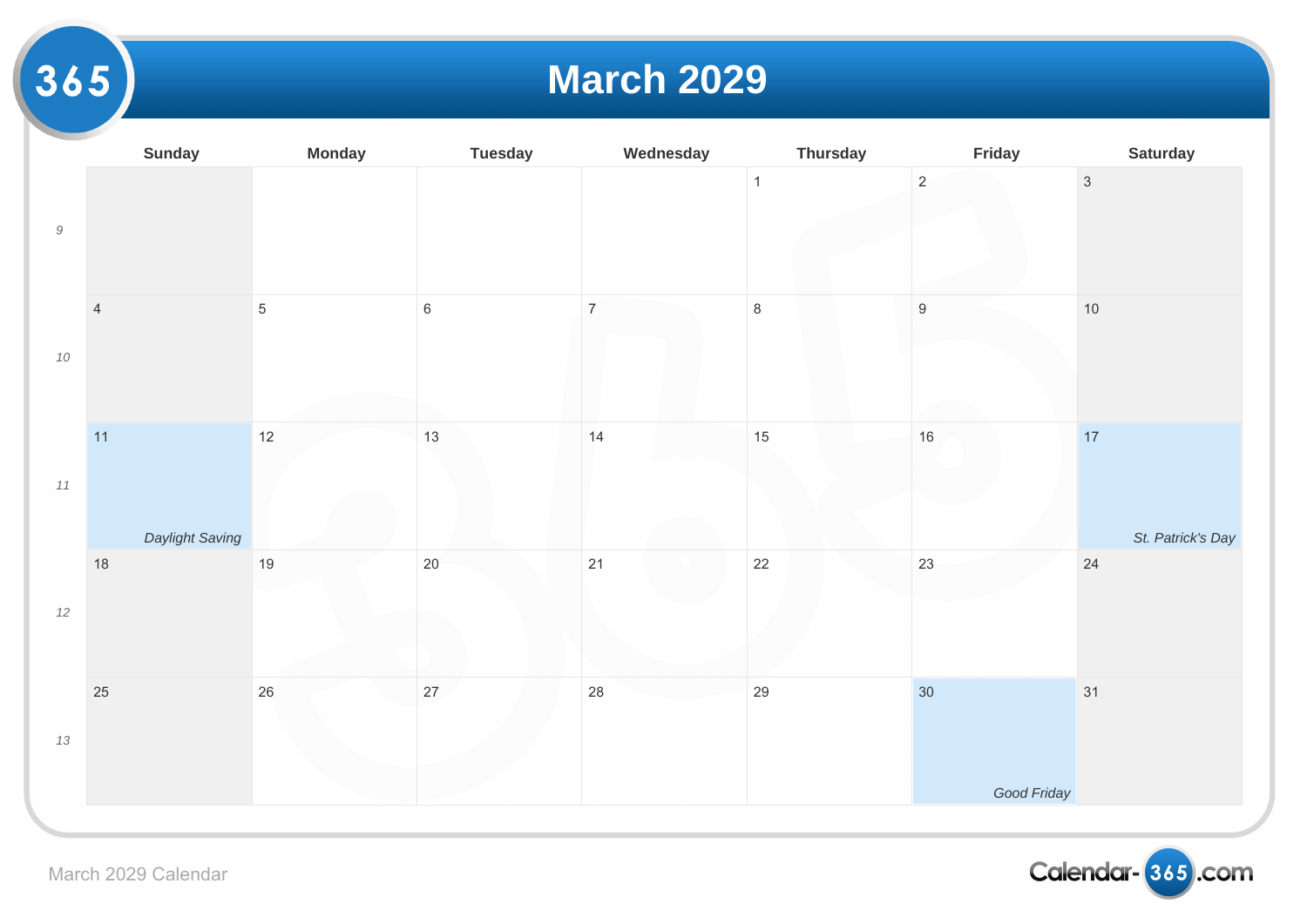**April 2029**

|        | <b>Sunday</b>                                | <b>Monday</b>                   | <b>Tuesday</b> | Wednesday      | <b>Thursday</b> |         |
|--------|----------------------------------------------|---------------------------------|----------------|----------------|-----------------|---------|
| $14\,$ | $\overline{1}$<br>Easter<br>April Fool's Day | $\overline{2}$<br>Easter Monday | $\mathbf{3}$   | $\overline{4}$ | $\overline{5}$  | $\,6\,$ |
| $15\,$ | $\,8\,$                                      | $\boldsymbol{9}$                | $10$           | $11$           | $12$            | 13      |
| $16\,$ | $15\,$                                       | $16\,$                          | 17             | $18$           | $19$            | $20\,$  |
| $17\,$ | $22\,$                                       | 23                              | 24             | 25             | $26\,$          | 27      |
| $18\,$ | 29                                           | $30\,$                          |                |                |                 |         |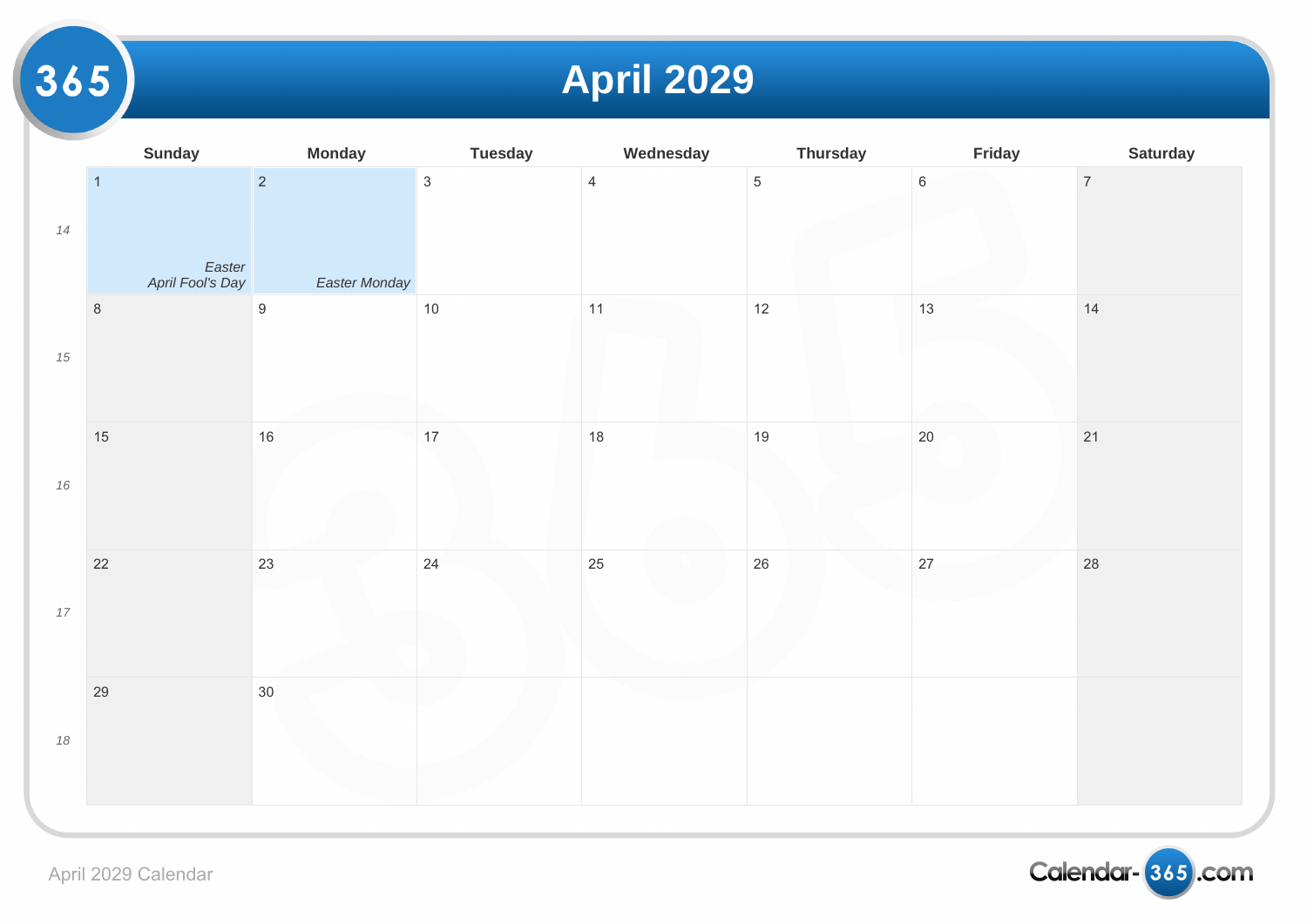## **May 2029**

| $\overline{2}$<br>$\mathfrak{S}$<br>$\mathbf{1}$<br>$\overline{4}$<br>$18\,$       |
|------------------------------------------------------------------------------------|
|                                                                                    |
| $\,8\,$<br>$\boldsymbol{9}$<br>$\overline{7}$<br>$10$<br>11<br>$\,$ 6 $\,$<br>$19$ |
| 15<br>16<br>13<br>17<br>18<br>14<br>$20\,$<br>Mother's Day                         |
| 22<br>23<br>21<br>24<br>25<br>20<br>$21$<br>Pentecost<br>Pentecost Monday          |
| 27<br>28<br>29<br>30<br>31<br>$22\,$                                               |
| Memorial Day                                                                       |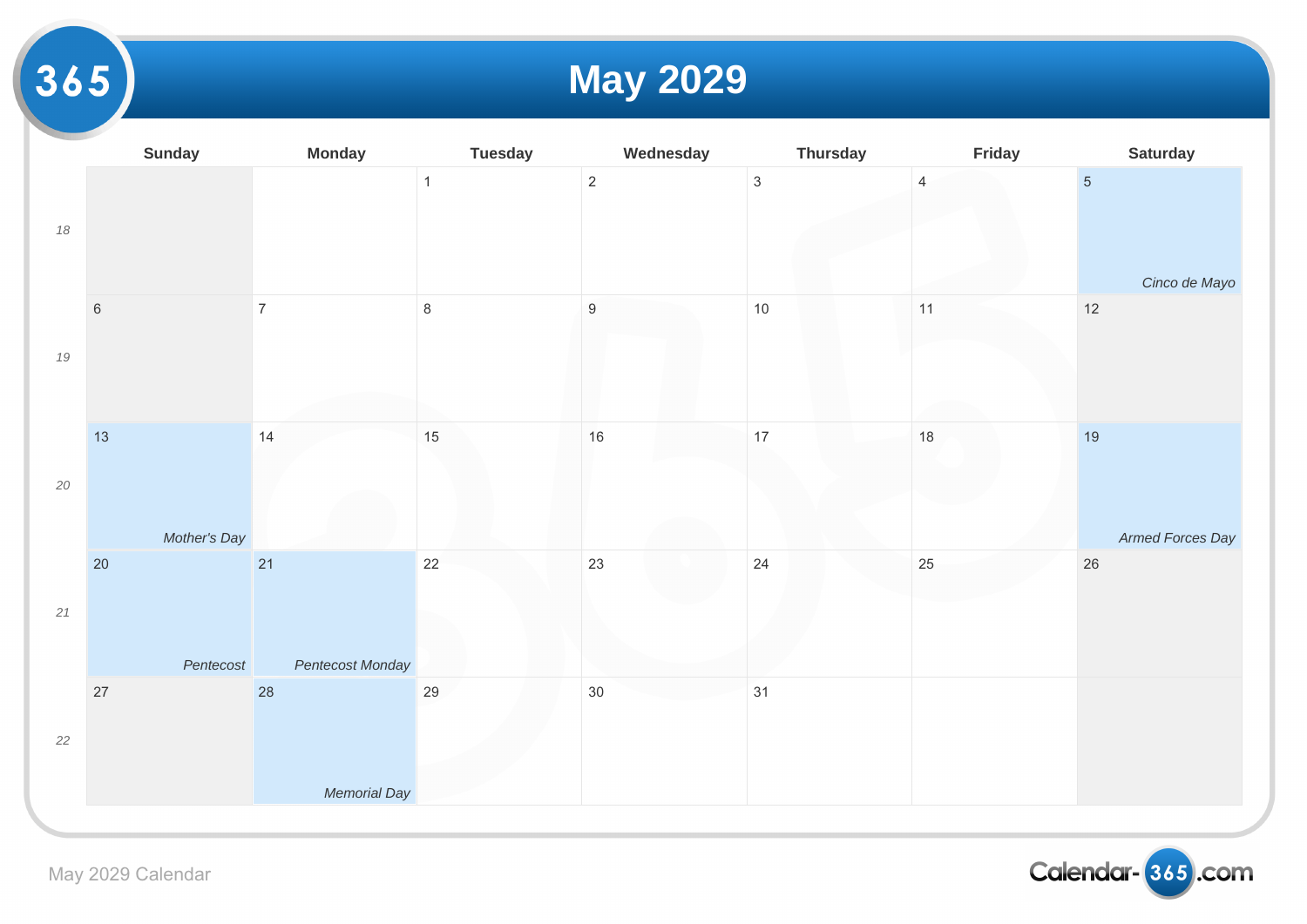#### **June 2029**

|        | <b>Sunday</b> | <b>Monday</b>  | <b>Tuesday</b> | Wednesday   | <b>Thursday</b> |              |
|--------|---------------|----------------|----------------|-------------|-----------------|--------------|
| $22\,$ |               |                |                |             |                 | $\mathbf{1}$ |
| 23     | $\sqrt{3}$    | $\overline{4}$ | $\sqrt{5}$     | $\,$ 6 $\,$ | $\overline{7}$  | $\,$ 8 $\,$  |
|        |               |                |                |             |                 |              |
| $24\,$ | $10$          | $11$           | 12             | 13          | 14              | 15           |
|        |               |                |                |             | Flag Day        |              |
|        | $17$          | $18\,$         | $19$           | 20          | $21$            | $22\,$       |
| 25     |               |                |                |             |                 |              |
|        | Father's Day  |                |                |             |                 |              |
| $26\,$ | $24\,$        | 25             | 26             | $27\,$      | 28              | 29           |
|        |               |                |                |             |                 |              |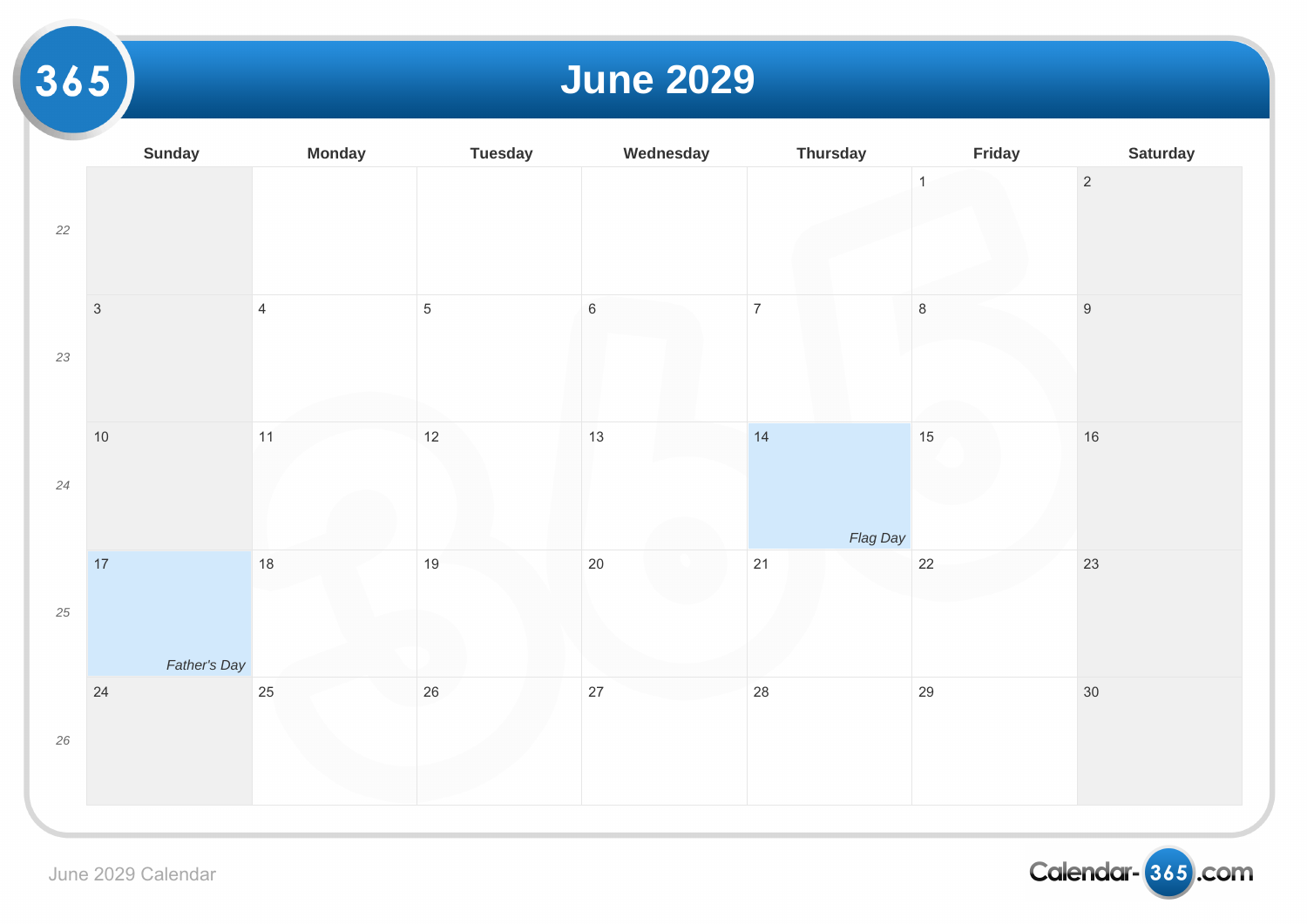## **July 2029**

|        | <b>Sunday</b>  | <b>Monday</b>    | <b>Tuesday</b> | Wednesday                          | <b>Thursday</b> |        |
|--------|----------------|------------------|----------------|------------------------------------|-----------------|--------|
| $27\,$ | $\overline{1}$ | $\overline{2}$   | $\mathbf{3}$   | $\overline{4}$<br>Independence Day | $\overline{5}$  | $6\,$  |
| $28\,$ | $\,8\,$        | $\boldsymbol{9}$ | 10             | $11$                               | 12              | 13     |
| $29\,$ | 15             | $16\,$           | $17$           | 18                                 | 19              | $20\,$ |
| $30\,$ | 22             | 23               | 24             | 25                                 | $26\,$          | 27     |
| $31\,$ | 29             | $30\,$           | 31             |                                    |                 |        |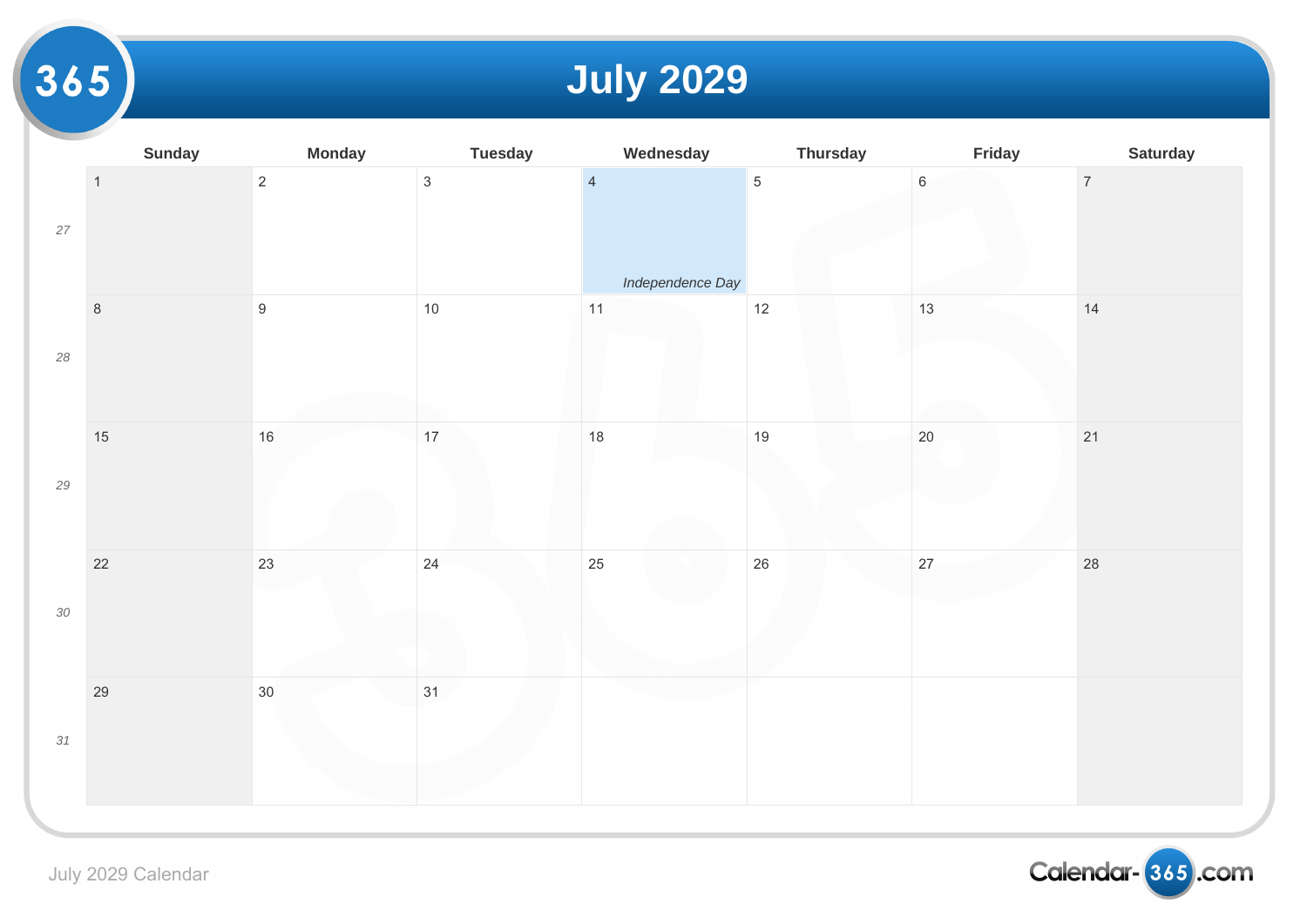## **August 2029**

|        | <b>Sunday</b> | <b>Monday</b> | <b>Tuesday</b> | Wednesday      | <b>Thursday</b>  |              |
|--------|---------------|---------------|----------------|----------------|------------------|--------------|
| 31     |               |               |                | $\overline{1}$ | $\overline{2}$   | $\mathbf{3}$ |
| $32\,$ | $\sqrt{5}$    | $\,6\,$       | $\overline{7}$ | $\,8\,$        | $\boldsymbol{9}$ | $10$         |
| 33     | $12$          | 13            | 14             | 15             | 16               | 17           |
| $34\,$ | 19            | $20\,$        | 21             | 22             | 23               | 24           |
| $35\,$ | 26            | 27            | 28             | 29             | $30\,$           | 31           |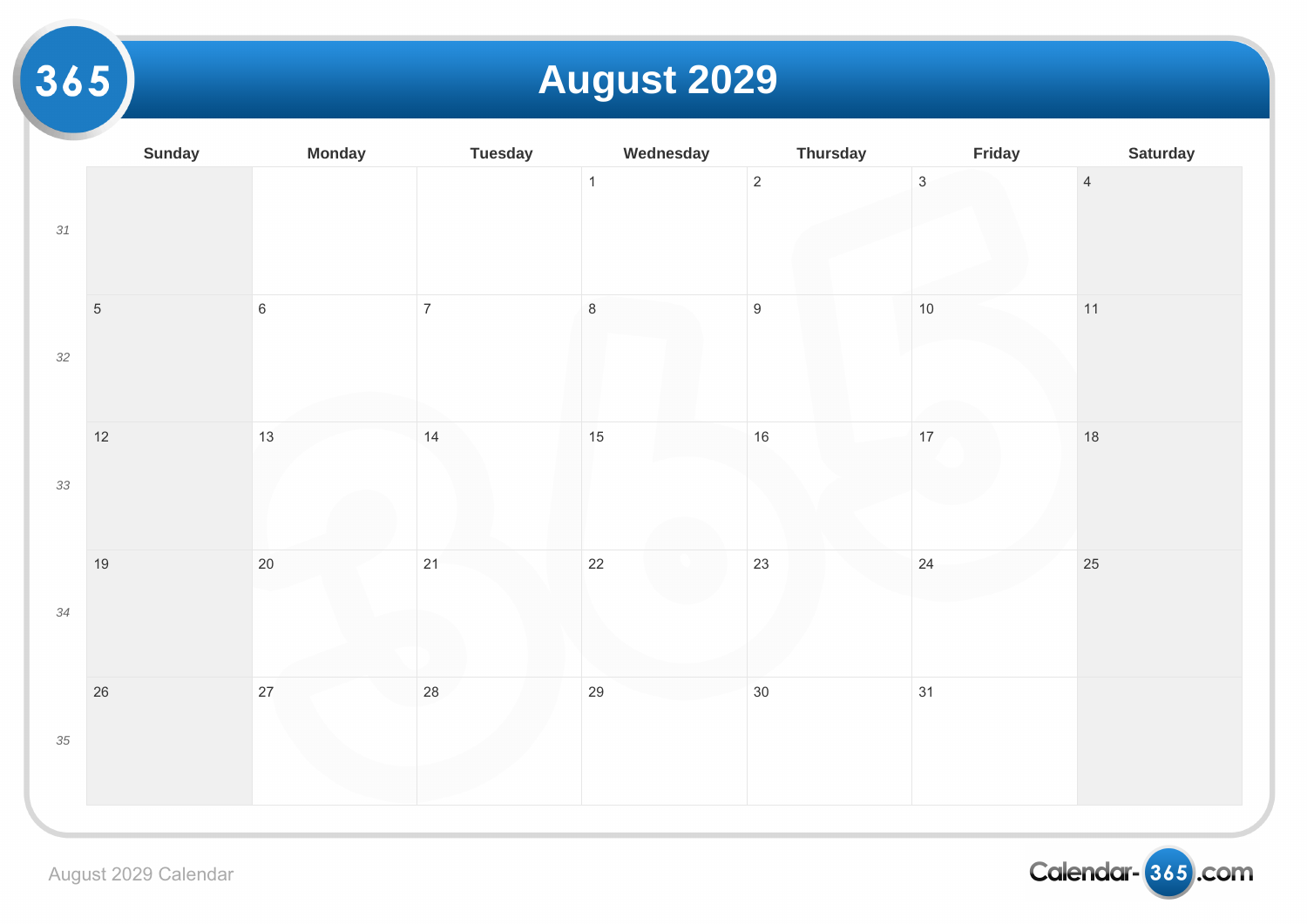## **September 2029**

|        | <b>Sunday</b>    | <b>Monday</b>               | <b>Tuesday</b>                      | Wednesday   | <b>Thursday</b> |                    |
|--------|------------------|-----------------------------|-------------------------------------|-------------|-----------------|--------------------|
| $35\,$ |                  |                             |                                     |             |                 |                    |
| $36\,$ | $\sqrt{2}$       | $\overline{3}$<br>Labor Day | $\overline{4}$                      | $\,$ 5 $\,$ | $\,6\,$         | $\overline{7}$     |
| 37     | $\boldsymbol{9}$ | $10$                        | 11<br>Patriot Day or September 11th | $12$        | 13              | 14                 |
| $38\,$ | 16               | 17<br>Citizenship Day       | $18$                                | 19          | 20              | 21                 |
| $39\,$ | 23               | $24\,$                      | 25                                  | 26          | 27              | 28<br>$\mathcal N$ |
| $40\,$ | $30\,$           |                             |                                     |             |                 |                    |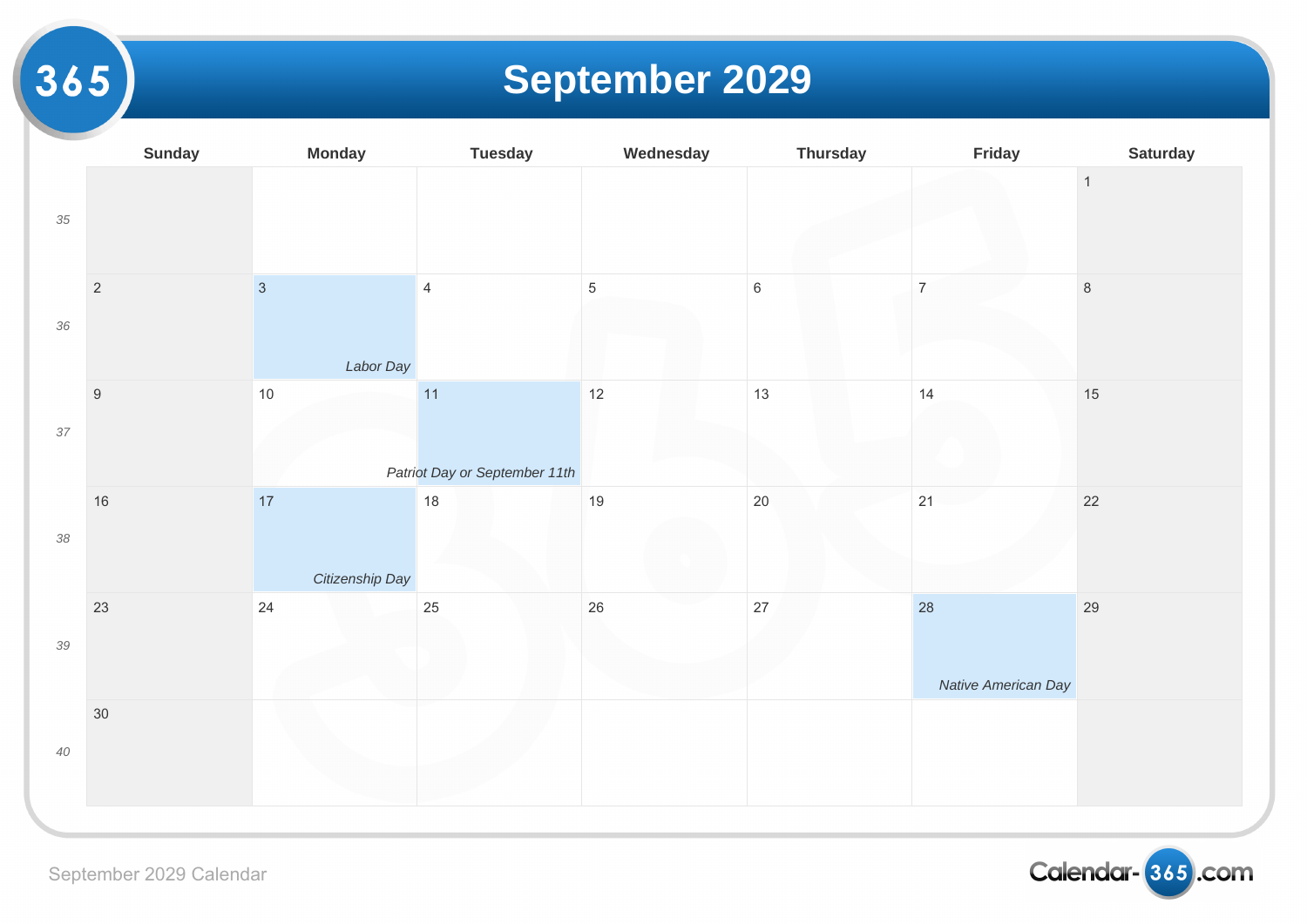#### **October 2029**

|        | <b>Sunday</b>    | <b>Monday</b>           | <b>Tuesday</b>   | Wednesday       | <b>Thursday</b> |                 |
|--------|------------------|-------------------------|------------------|-----------------|-----------------|-----------------|
| $40\,$ |                  | $\mathbf{1}$            | $\overline{2}$   | $\mathbf{3}$    | $\overline{4}$  | $5\phantom{.0}$ |
| $41$   | $\boldsymbol{7}$ | $\,8\,$<br>Columbus Day | $\boldsymbol{9}$ | $10$            | 11              | 12              |
| $42\,$ | 14               | $15\,$                  | 16<br>Boss's Day | $17$            | $18$            | 19              |
| $43\,$ | 21               | 22                      | 23               | 24              | 25              | $26\,$          |
| $44$   | $28\,$           | $29\,$                  | 30 <sub>o</sub>  | 31<br>Halloween |                 |                 |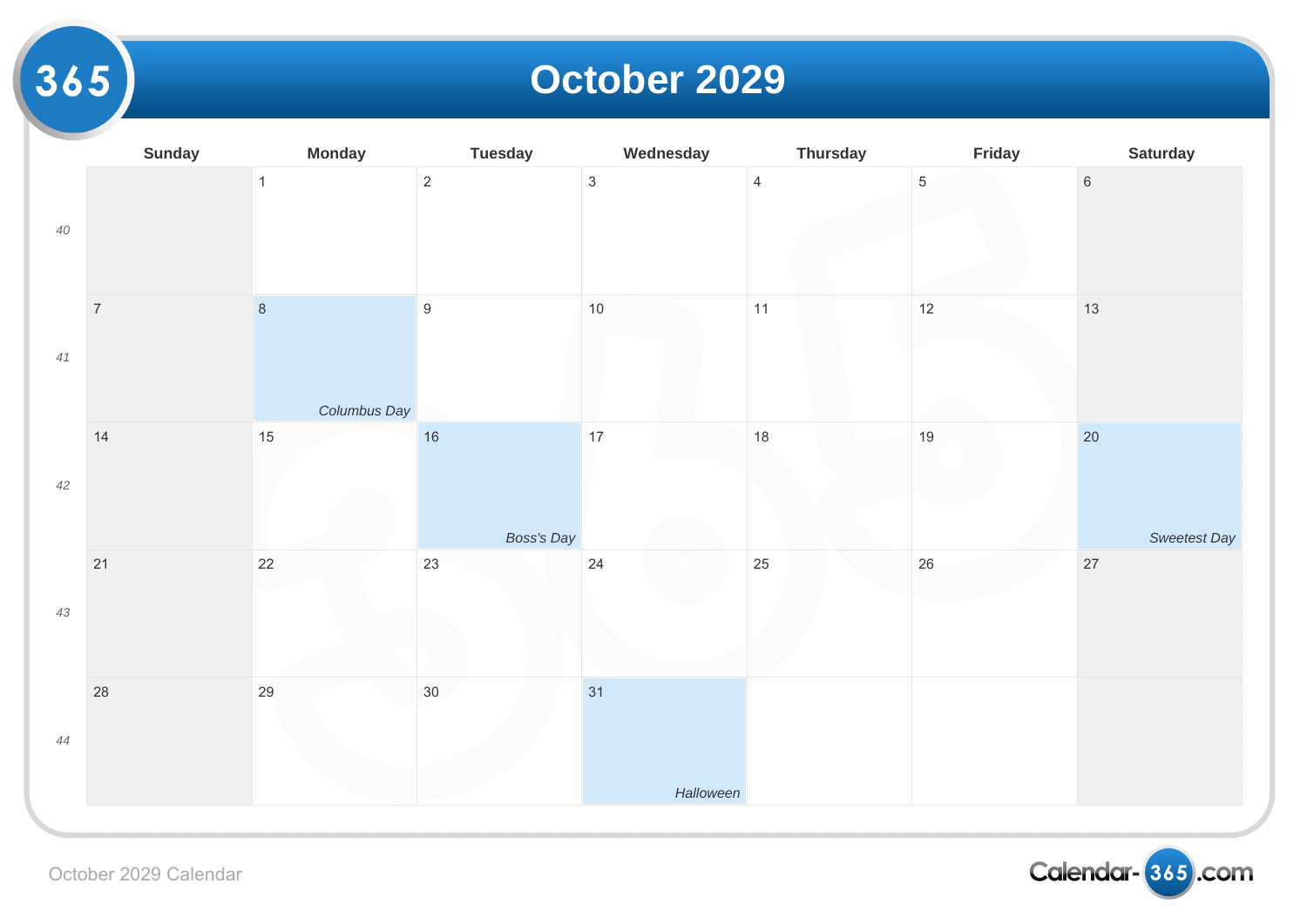#### **November 2029**

|        | <b>Sunday</b>   | <b>Monday</b> | <b>Tuesday</b> | Wednesday      | <b>Thursday</b> |                  |
|--------|-----------------|---------------|----------------|----------------|-----------------|------------------|
| $44\,$ |                 |               |                |                | $\mathbf{1}$    | $\overline{2}$   |
| $45\,$ | $\overline{4}$  | $\sqrt{5}$    | $\,6\,$        | $\overline{7}$ | $\,8\,$         | $\boldsymbol{9}$ |
|        | Daylight Saving |               |                |                |                 |                  |
| $46\,$ | $11$            | 12            | 13             | 14             | 15              | 16               |
|        | Veterans' Day   |               |                |                |                 |                  |
|        | $18$            | $19$          | $20\,$         | 21             | 22              | 23               |
| $47\,$ |                 |               |                |                | Thanksgiving    |                  |
| $48\,$ | $25\,$          | $26\,$        | 27             | 28             | 29              | $30\,$           |
|        |                 |               |                |                |                 |                  |